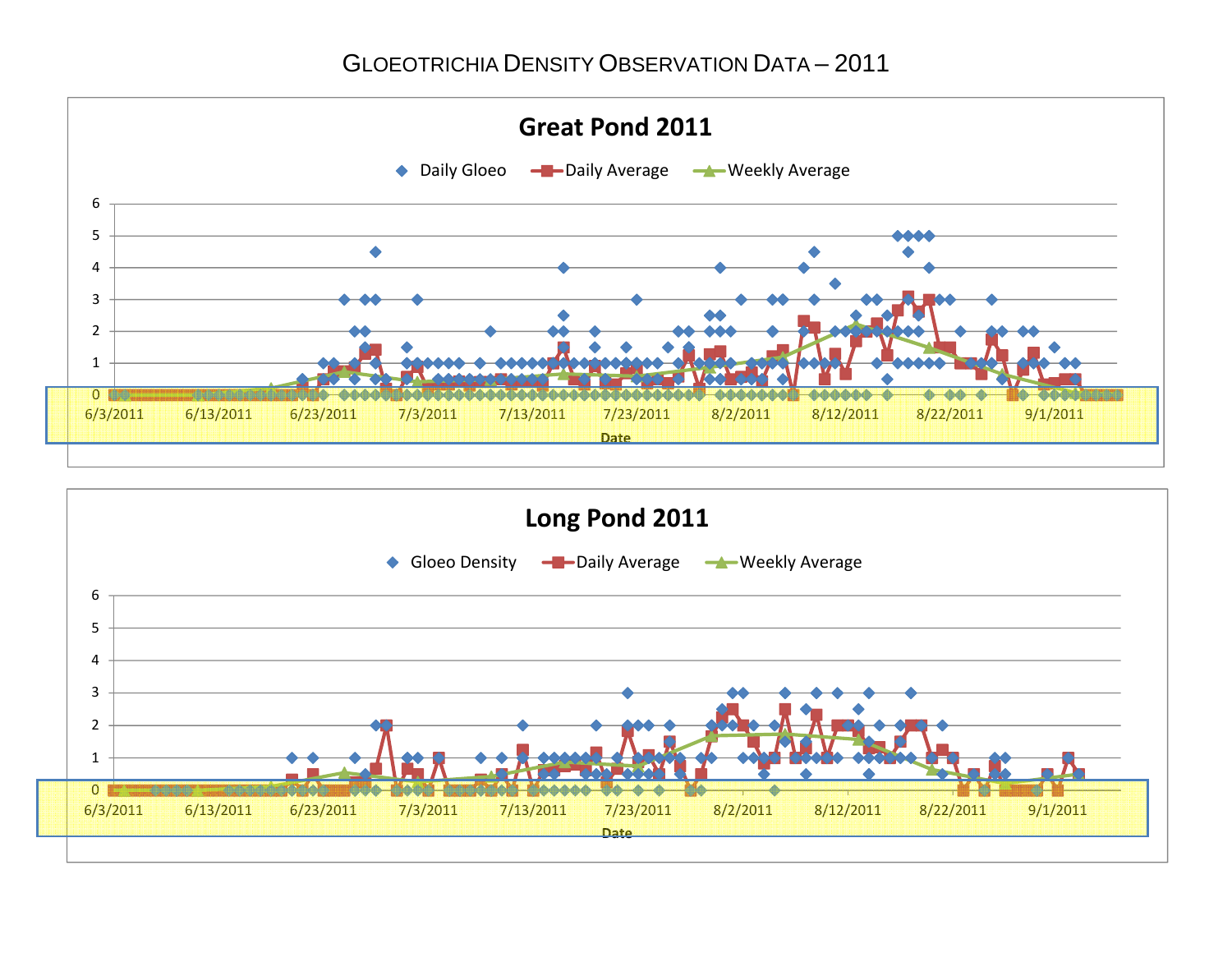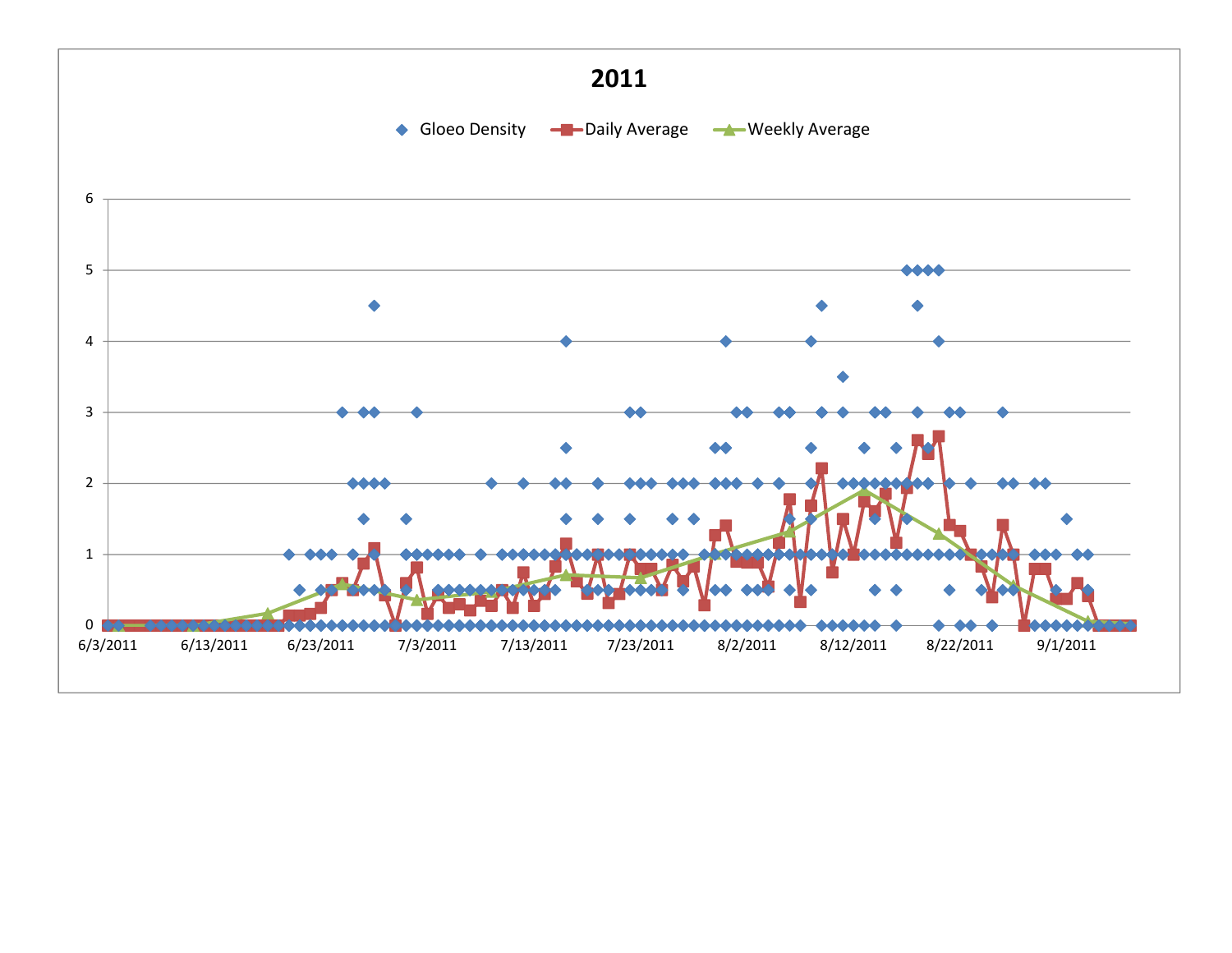## GLOEOTRICHIA DENSITY OBSERVATION DATA – GREAT POND AND LONG POND

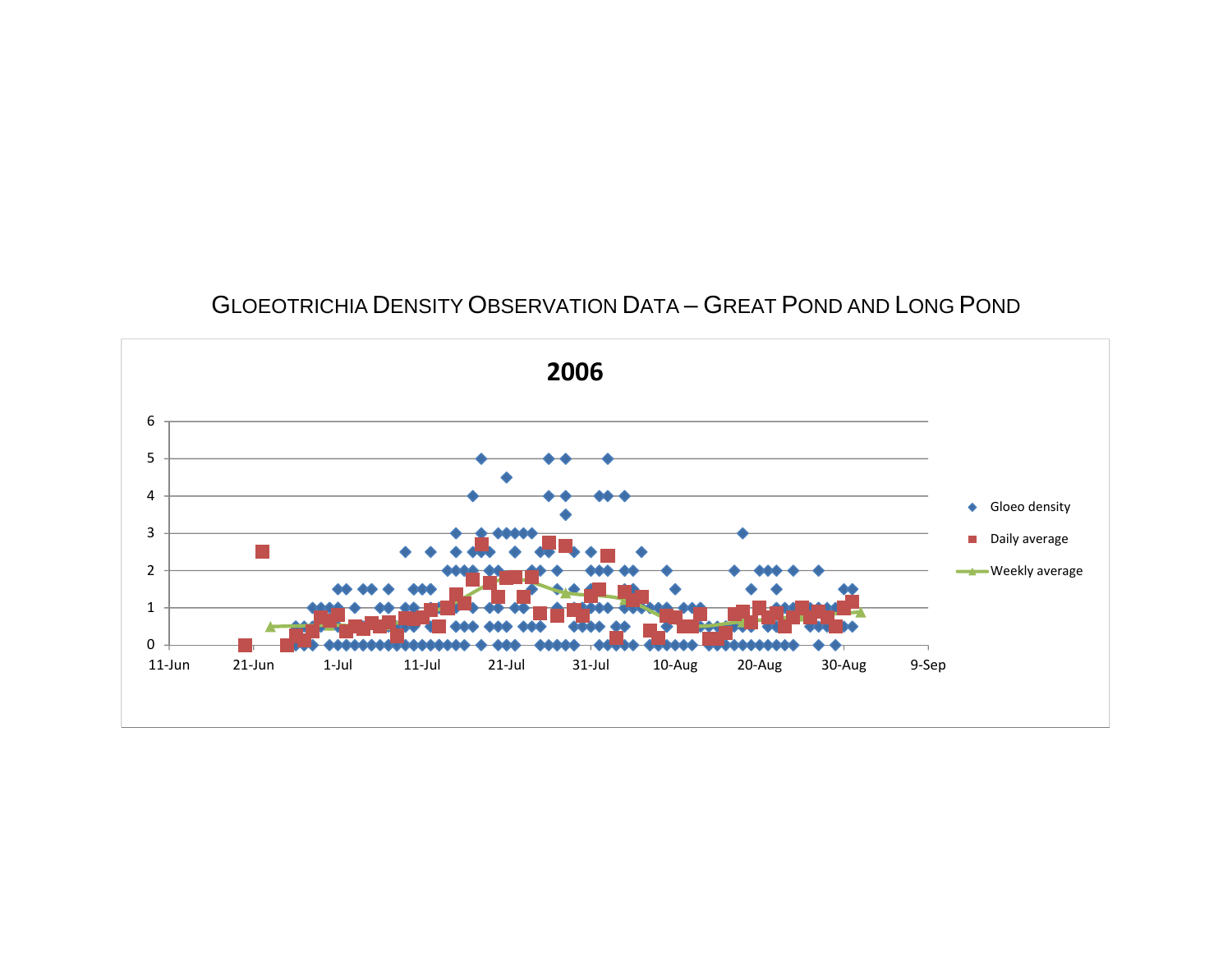

GLOEOTRICHIA DENSITY OBSERVATION DATA – GREAT POND AND LONG POND

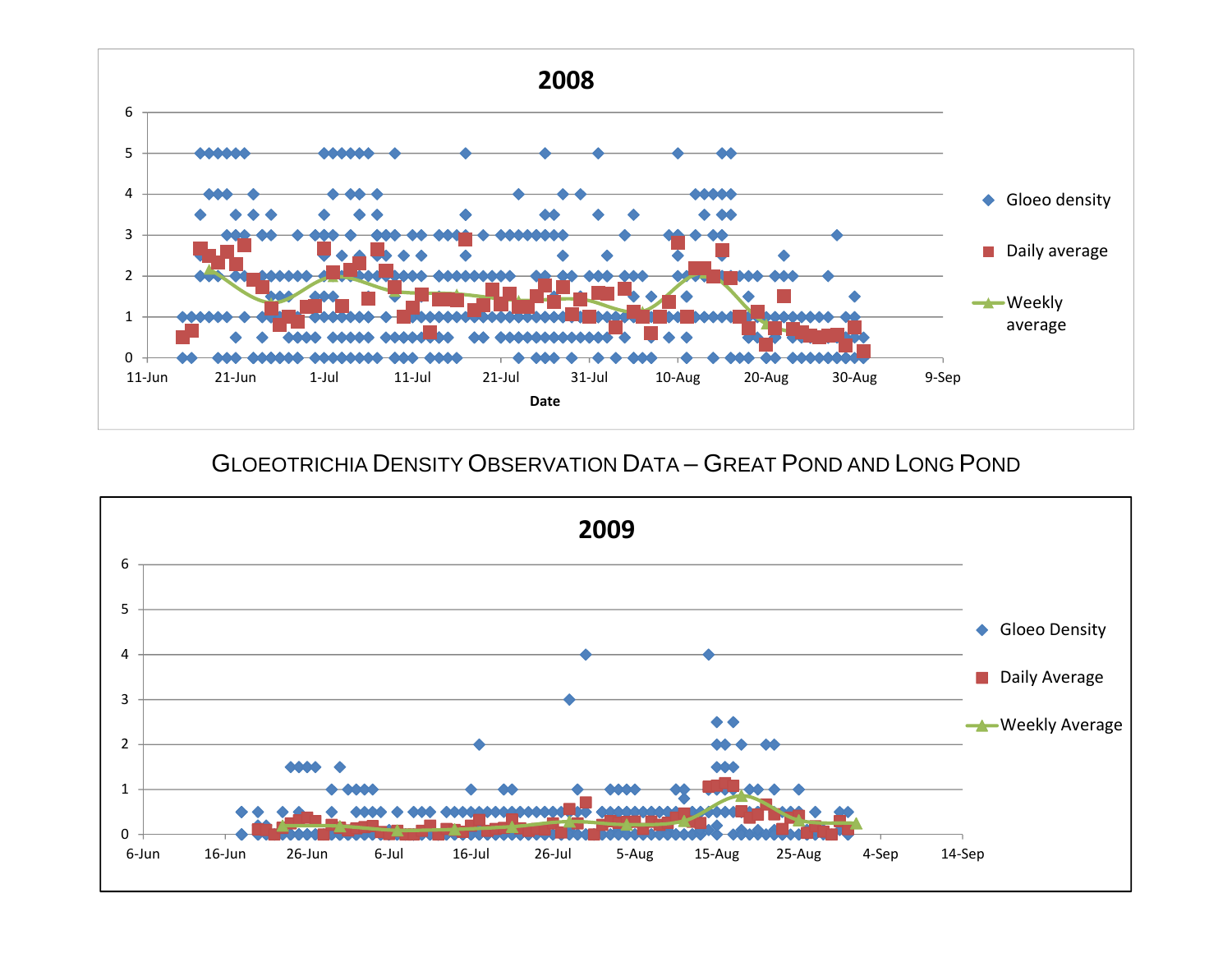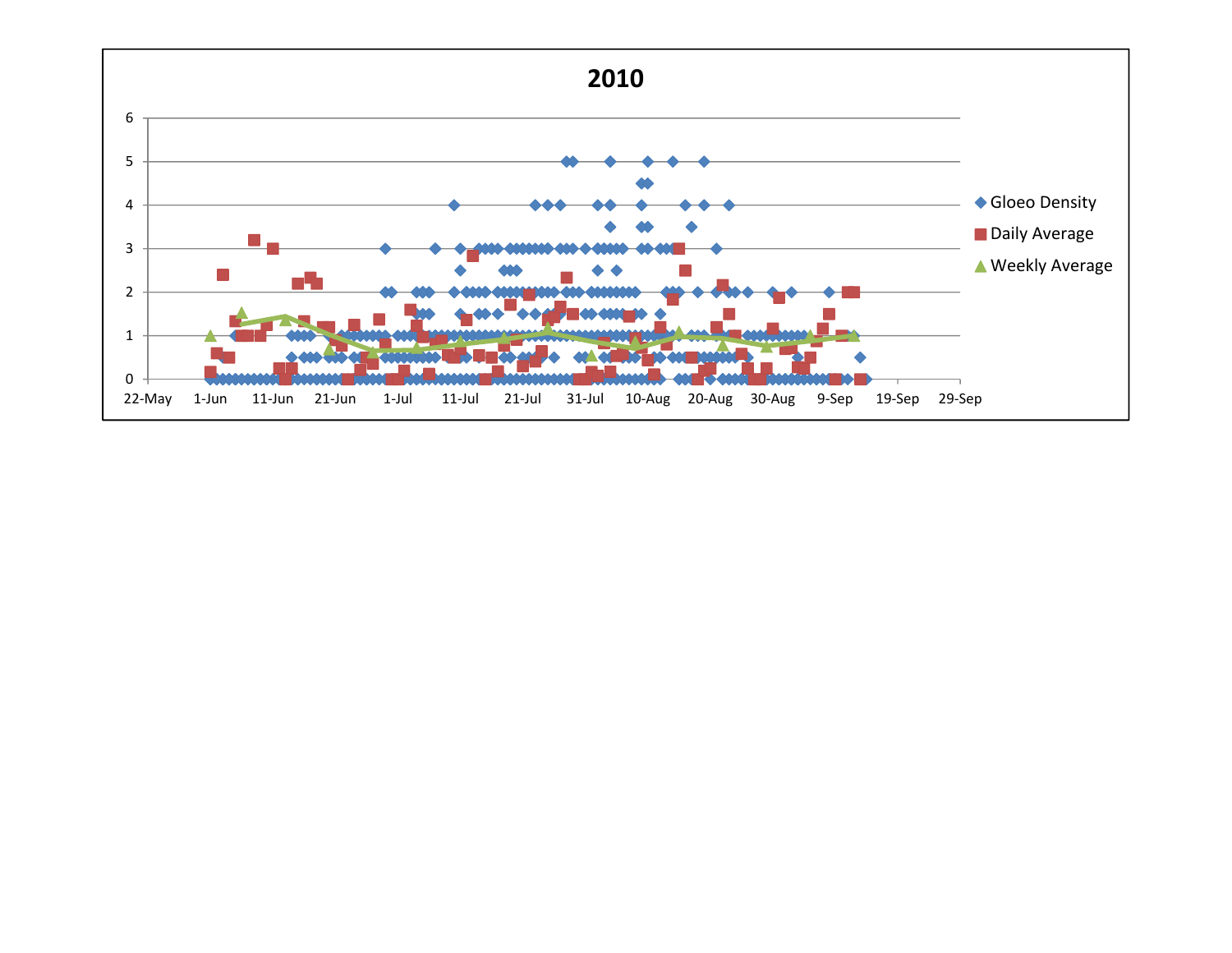GLOEOTRICHIA DENSITY OBSERVATION VALUES - YEARS 2006 THROUGH 2011



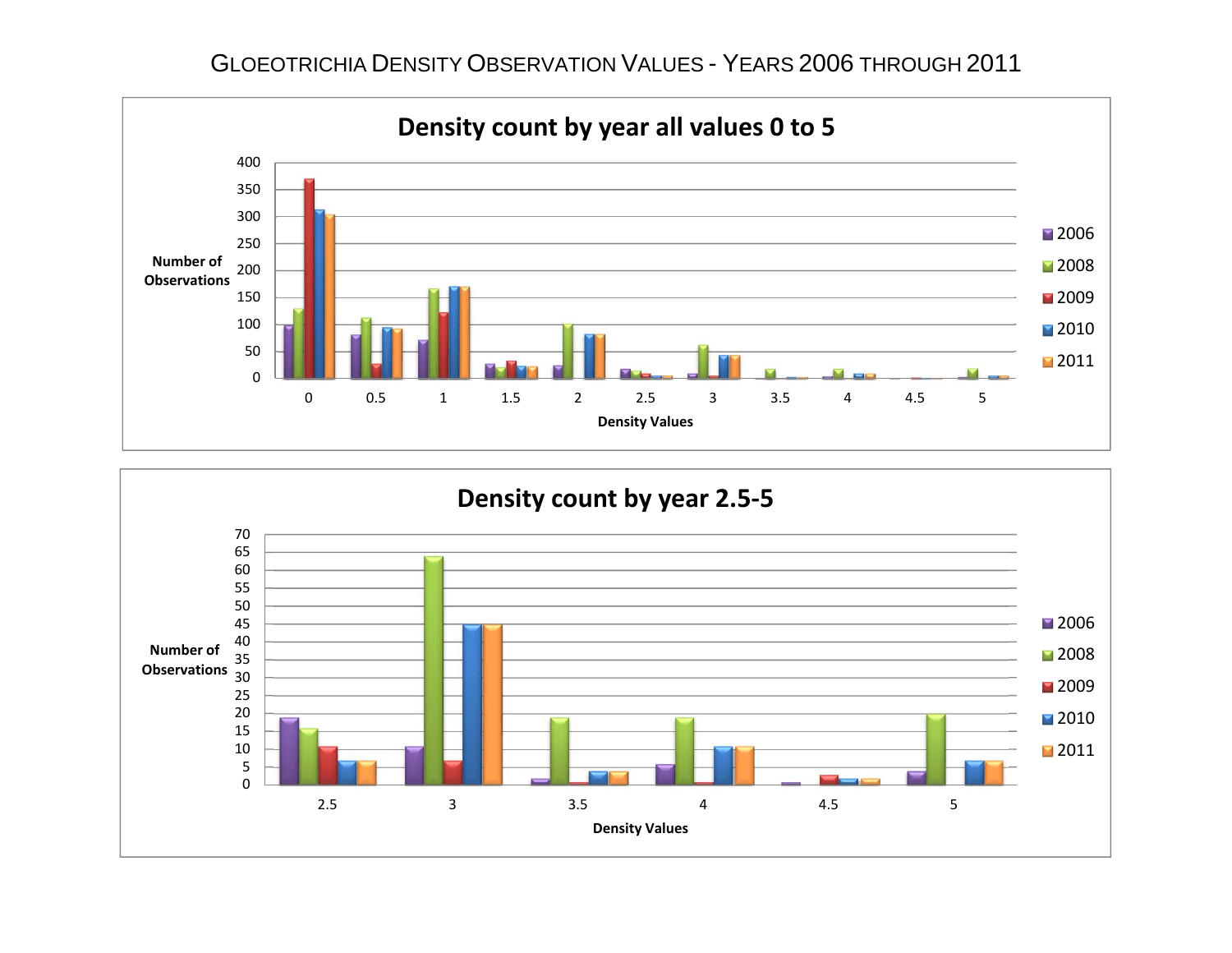## GLOEOTRICHIA DENSITY OBSERVATION VALUES: REPORT PERCENTAGE – YEARS 2006 – 2010



**2008**